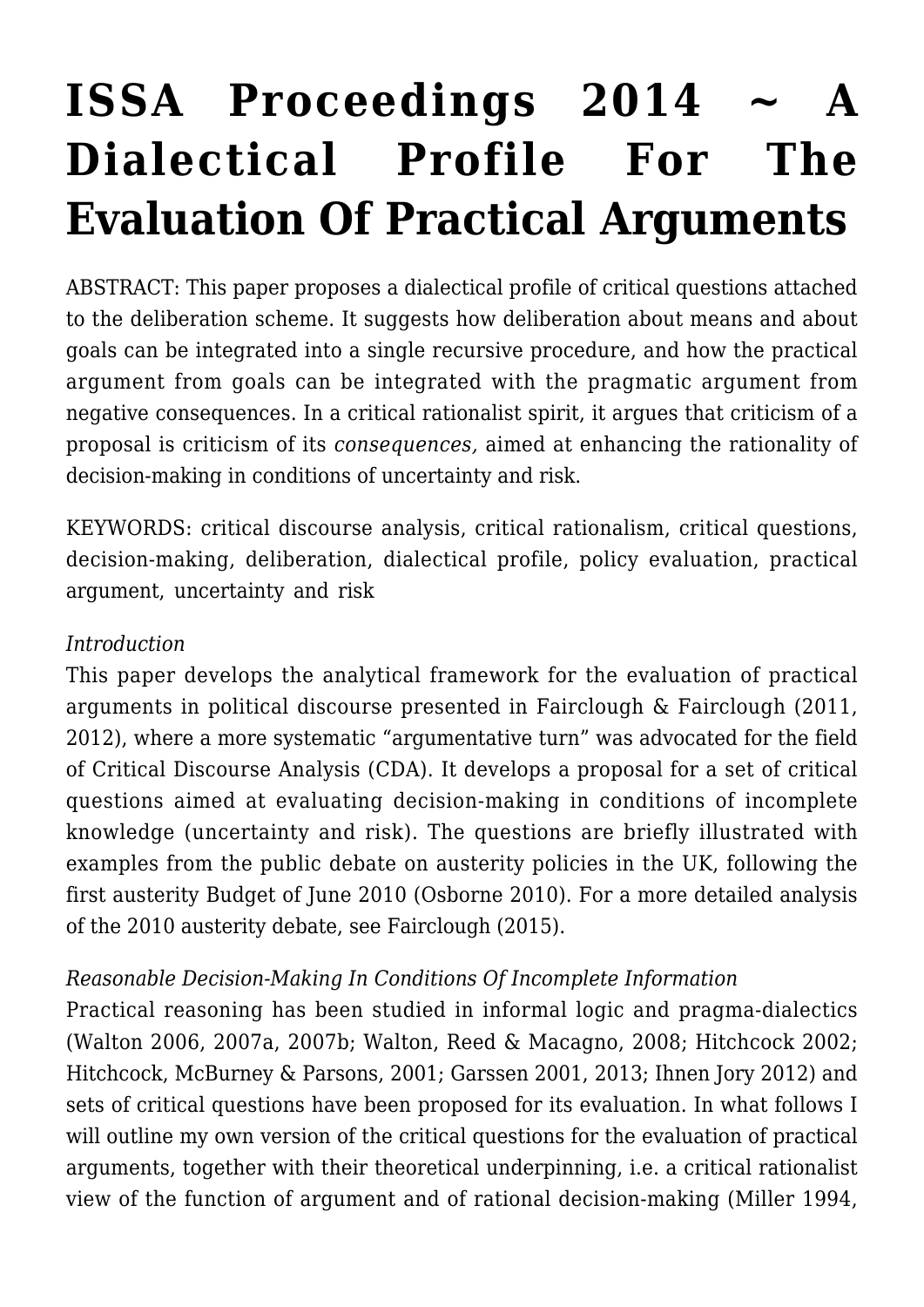2006, forthcoming). On this view, the function of argumentation is essentially *critical* and the best rational agents can do before adopting a practical or theoretical hypothesis is to subject it to an exhaustive critical investigation, using all the knowledge available to them. The decision to adopt a proposal A is reasonable if the hypothesis that A is the right course of action has been subjected to critical testing in light of all the knowledge available and has withstood all attempts to find critical objections against it. By critical objection I understand an overriding reason why the action should not be performed, i.e. a reason that has normative priority and thus cannot be overridden in the context. Essentially, criticism of a hypothesis is criticism of its *consequences*, not criticism of any premises on which it allegedly based. A critical rationalist view is antijustificationist, and rationality is seen to reside in the *procedure* of critical testing; it is a *methodological* attitude.

Critical testing will necessarily draw on the knowledge or information that is available to the deliberating agents, and this is almost always limited. How should this knowledge be used if it is to enhance the rationality of decision-making? The critical rationalist answer is that knowledge should be used *critically*, in order to criticize and eliminate proposals, not inductively, i.e. not in order to seek confirmation of their (apparent) acceptability. Potential unacceptable consequences can constitute critical objections against doing A, unless critical discussion indicates that they should be overridden by other reasons.

Let us consider the case of risk first. If a definite prediction could be made that such-and-such unacceptable consequences will follow from doing A, this would provide an overriding reason why A should not be performed. But such definite predictions about the future are hard to make. On a critical rationalist perspective, rational decision making in conditions of risk can be made, however, without relying on probability calculations, by following a "minimax strategy" which says: "try to avoid avoidable loss" (Miller forthcoming). This can be done by insuring in advance against possible loss (e.g. insuring one's property against various eventualities), or in the sense of making sure that there is some alternative route or some "Plan B" that one can switch to, should the original proposal start to unfold in an undesirable way, i.e. produce undesirable effects.

Unlike risk, which presupposes some calculation is possible, uncertainty does not involve *known* possible outcomes and frequencies of occurrence, derived from information about the past, but future developments which cannot be calculated.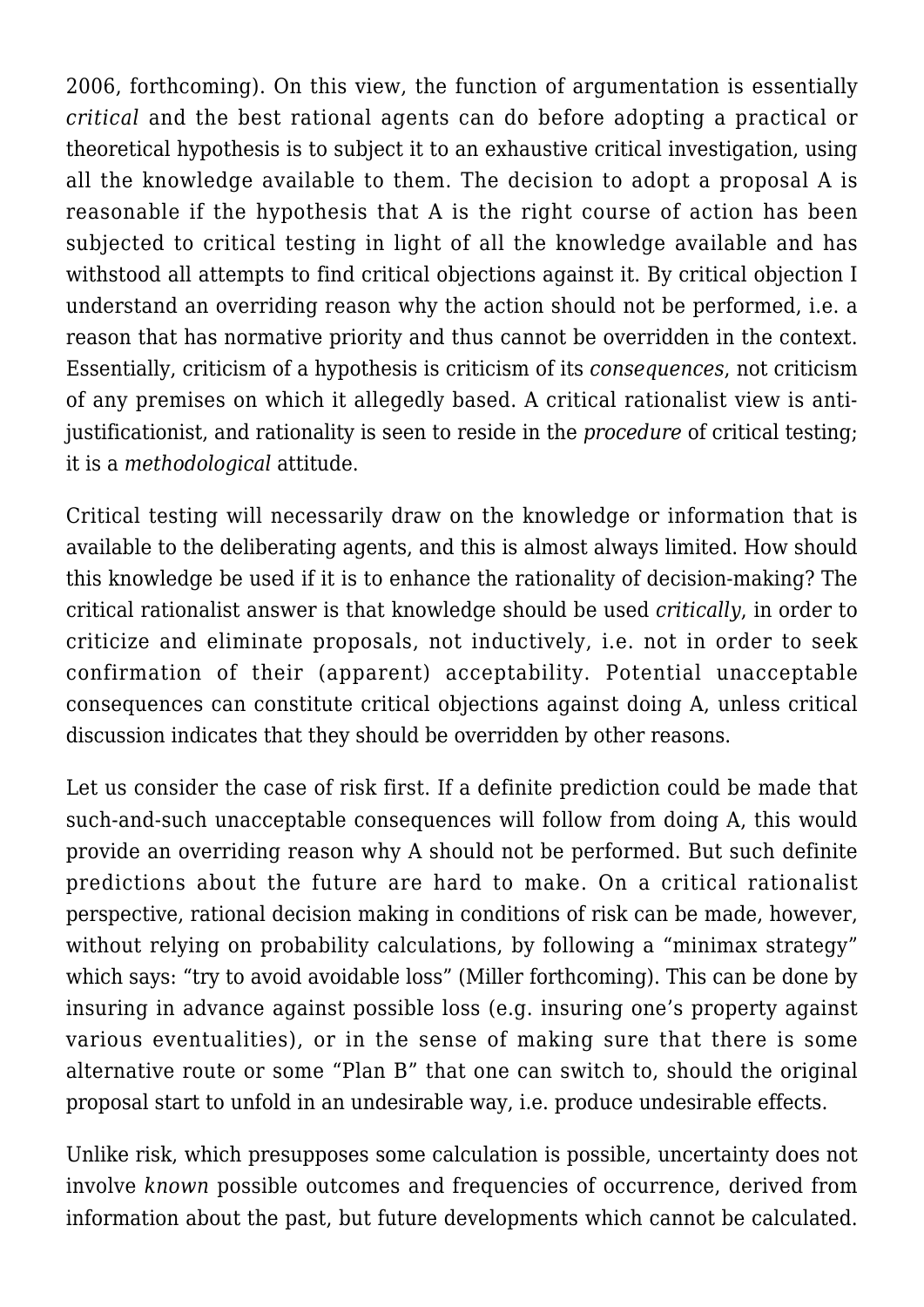Incomplete knowledge manifests itself in this case not only as "known unknowns" but also as "unknown unknowns", and it is impossible to predict how the proposed action, as it begins to unfold, might interact with these. Economic policy, for example, involves primarily uncertainty rather than risk, as it unfolds against a background of unpredictable world events about which little if any calculation of probability can be made. The critical rationalist answer (Miller forthcoming) to the problem of uncertainty says that it is more reasonable to choose a proposal that has been tested and has survived criticism than one which has not been tested at all. In conditions of bounded rationality, a sub-optimal ("satisficing") solution that is *known* to work, if available, is preferable both to an extended quest for a maximally rational solution or to the adoption of an untested, new proposal, however promising that proposal may seem.

## *Critical Questions For The Evaluation Of Practical Arguments*

In pragma-dialectics (van Eemeren 2010), dialectical profiles are normative constructs associated with particular argumentation schemes. They are systematic, comprehensive, economical and finite. In light of my methodological commitment to critical rationalism, according to which "rational decision making is not so much a matter of making the right decision, but one of making the decision right" (Miller 1994, p. 43; Miller 2006, pp. 119-124), critical testing of a proposal by means of an ordered and finite set of critical questions should aim to enhance the rationality of the decision-making *process*, not to produce the "most rational" decision (Fairclough & Fairclough 2012, pp. 49-50).

I start from the (presumptive) practical argument scheme originally defined by Walton (2006, 2007a), which I am re-expressing as argumentation from circumstances, goals (underlain by values or some other normative source) and a means-goal relation (Fairclough & Fairclough 2012). This structure can be represented as follows:

The agent is in circumstances C. The agent has a goal G. (Goal G is generated by a particular normative source.) Generally speaking, if an agent does A in C then G will be achieved. Therefore, the Agent ought to do A.

A fundamental distinction is made by Walton (2007b) among three types of critical questions: questions that challenge the validity of the argument, questions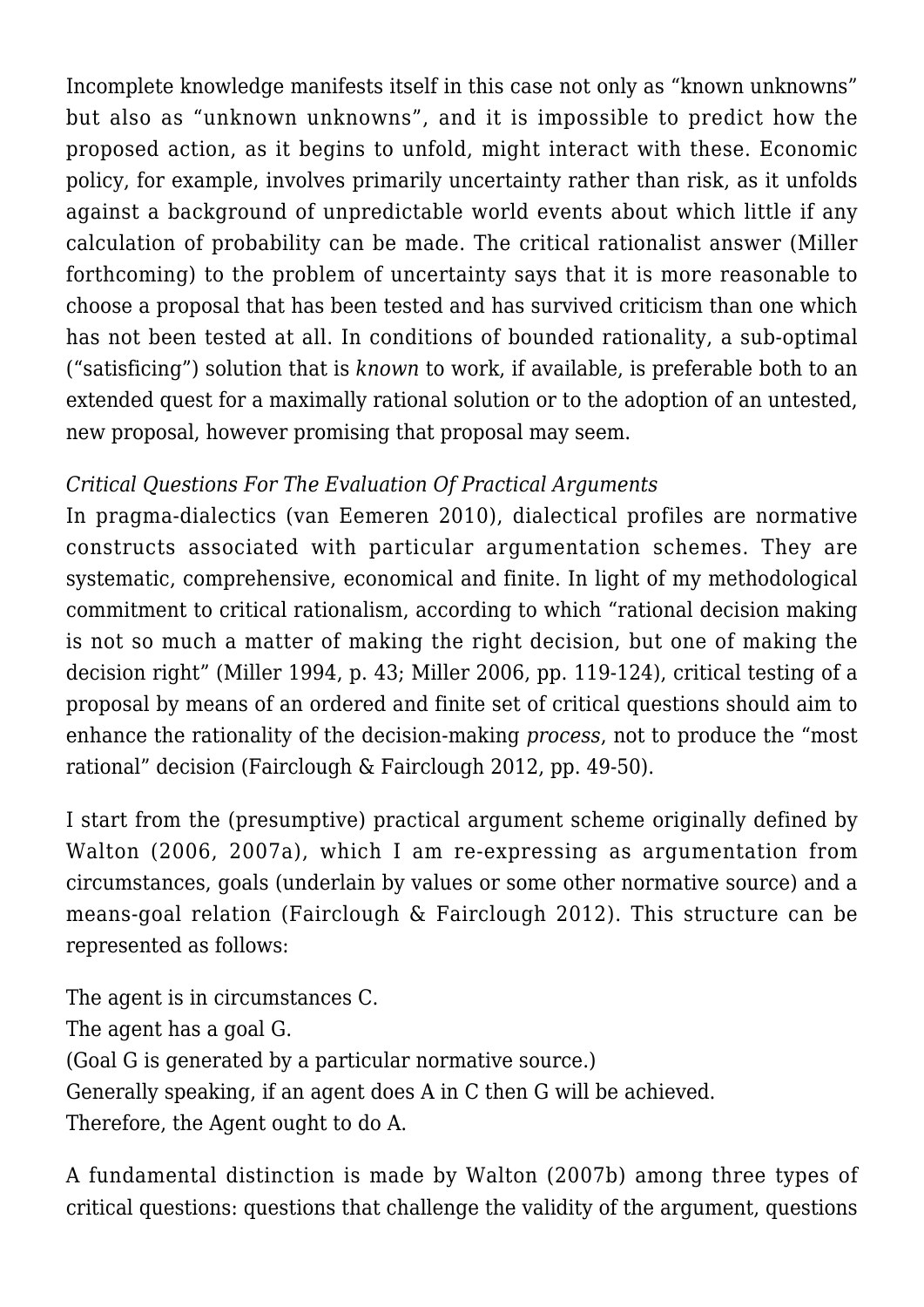that challenge the truth of the premises and questions that challenge the practical conclusion. Along these lines, I am suggesting that challenging the practical conclusion is the most important type of testing, as it is the only one that can falsify (rebut) the practical proposal itself. It can do so, I argue, by means of an argument from negative consequence, i.e. a counter-argument, or an argument in favour of *not* doing A:

If the Agent adopts proposal A, consequence C will follow. Consequence C is unacceptable. Therefore, the Agent ought not to adopt proposal A.

Practical reasoning is a causal argumentation scheme (van Eemeren and Grootendorst 2004): the proposed action A will presumably result in such-andsuch effect. But actions have both intended and unintended effects, and the same effect can result from a multiplicity of causes. First, the unintended effects can be such that the action had better not be performed, even if the intended effect (goal) can be achieved by doing A. If this is the case, then a critical objection to A has been exposed and the hypothesis that the agent ought to do A has been refuted. Secondly, among the alternative causes (actions) leading to the same effect, some may be preferable to others. If this is the case, as long as the goal and unintended consequences are reasonable, there is no critical objection to doing A, but some comparison between alternative proposals is possible so as to choose the one which is better in the context.



Figure 1. Practical reasoning in deliberative activity types: the deliberation scheme

In deliberative activity types, the argument from goals and circumstances and the argument from negative consequence are related, I suggest, in the following way (Figure 1): the argument from negative consequence (on the left) is testing the *practical conclusion* of the argument from goals and circumstance (centre) and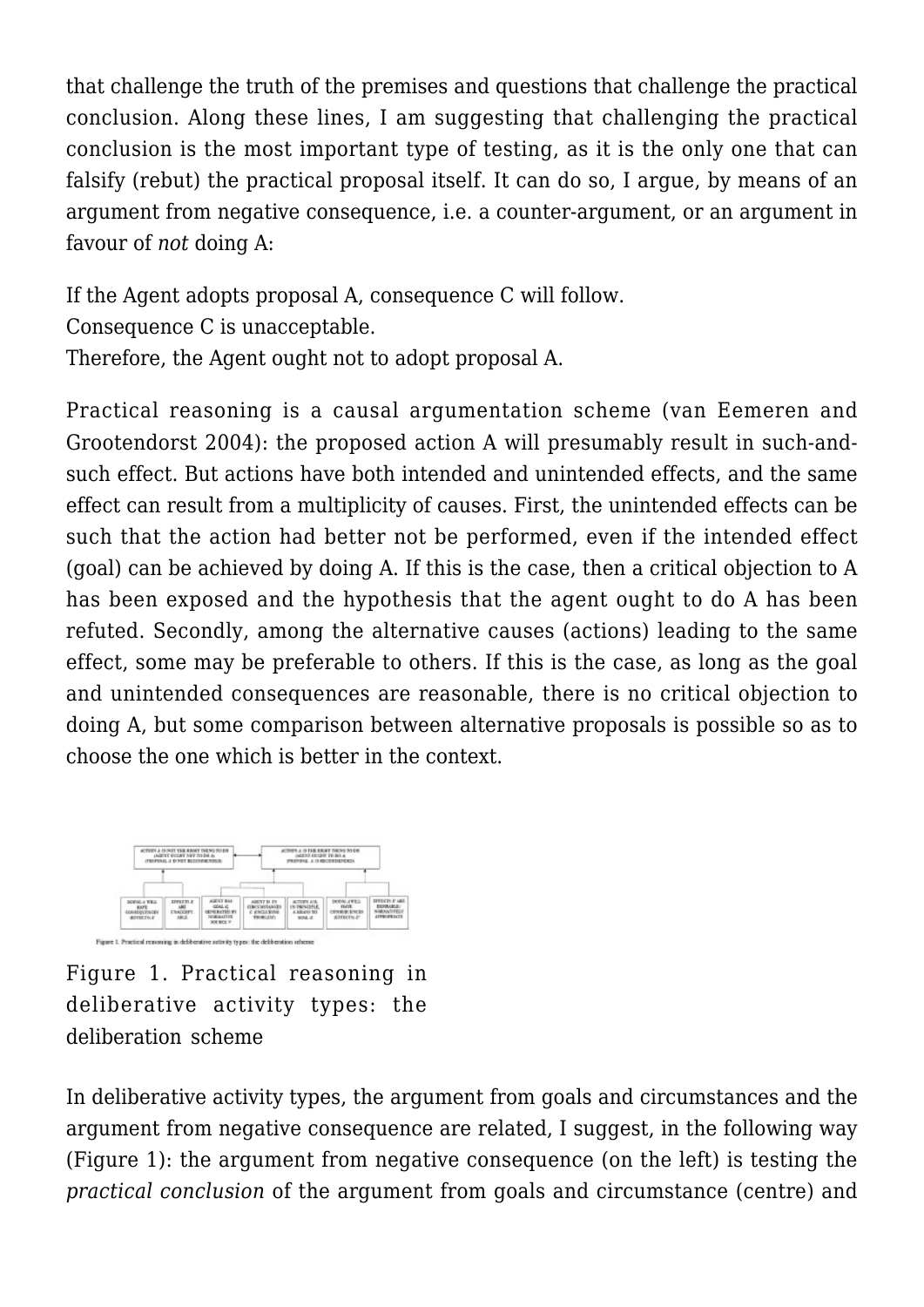can rebut that conclusion, if the undesirable consequence should constitute a critical, non-overridable objection against doing A.

If however the consequences are not unacceptable, then the agent may tentatively proceed with A, on the understanding that the proposal may still be rebutted at a later stage. The conclusion in favour of doing A can be thus strengthened by a presumptive argument from positive consequence (right-hand side). Saying that the effects are *not unacceptable* means that critical testing has not uncovered any critical objection to doing A: achieving the stated goals would (on balance) bring benefits, and the side effects would also be positive (on balance), as far as we can tell.

Deliberation is commonly said to involve a "weighing" of reasons, and the conclusion is said to be arrived at *on balance*. Against a context of facts that both enable and constrain action, and in conditions of uncertainty and risk (all of these being circumstantial premises), what is being weighed is the desirability of achieving the goals (and possibly other positive outcomes) against the undesirability of the negative consequences that might arise. Non-overridable reasons in the process of deliberation include any consequences that emerge on balance as unacceptable (e.g. unacceptable impacts on other agents' nonoverridable goals), as well as unacceptable impacts on the *external* reasons for action that agents have in virtue of being part of the social institutional world, what Searle (2010) calls *deontic reasons* – commitments, obligations, laws, moral norms. As institutional facts, these are supposed to act as constraints on action; going against them (e.g. by making a proposal that goes against the law or infringes some moral norm) is arguably unreasonable.

I suggest the following deliberative situation as a starting point: an Agent, having a stated goal G in a set of circumstances C, proposing a course of action A (or several,  $\rm A_{_1}$ ,  $\ldots$   $\rm A_{_n})$  that would presumably transform his current circumstances into the future state-of-affairs that would correspond to his goal G. Based on everything he knows, the agent is conjecturing that he ought to do  $\rm A_{1}$  (or  $\rm A_{2}$  or  $\rm A_{n}$ ) to achieve G. In order to decide rationally, the agent should subject each of these alternatives to critical testing, trying to expose potentially unacceptable negative consequences of each. If one or more reasonable proposals survive criticism, and are thus judged reasonable, the agent can then also test the arguments themselves, to determine whether any additional relevant fact in the particular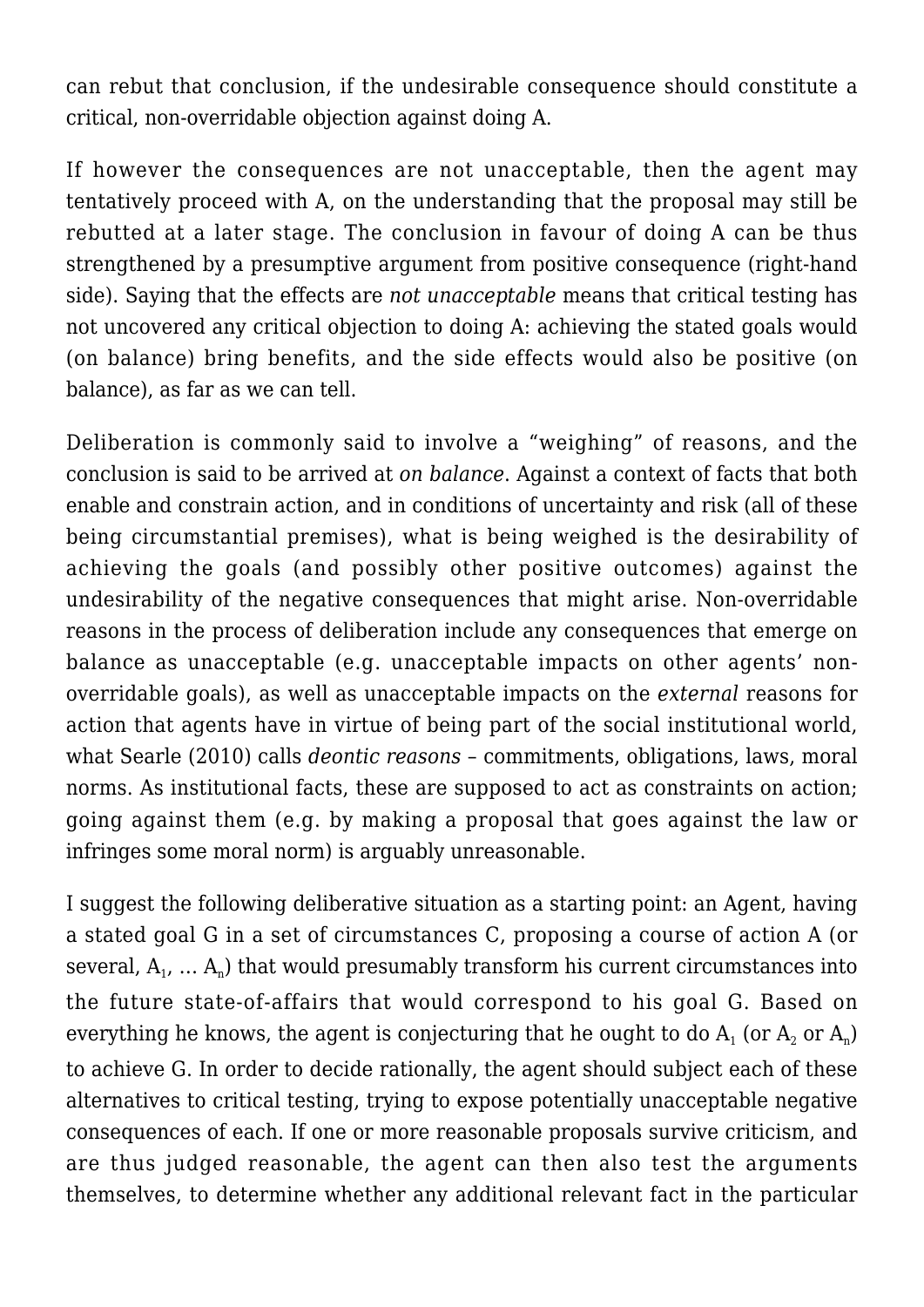context at issue is defeating the inference to the conclusion that he ought to do  $A_1$  $(A_2... A_n)$  in that context.

What is being evaluated, therefore, is primarily the proposal itself (the practical conclusion), and the way to do this is by examining its (potential) consequences. If more than one reasonable proposals have been selected, the arguments on which these proposals claim to rest can be evaluated as well, in order to choose the proposal that seems to satisfy a range of relevant concerns comparatively better than the others. A particular view of human rationality can be said to go hand-inhand with this dialectical profile, a conception of bounded rationality (Simon, 1955; Kahneman, 2011): agents are reasonable in adopting a satisfactory (or "satisficing") solution rather than in engaging in an extended quest for a "maximally rational", "optimal" one. The point of asking the sequence of questions in the profile is therefore not to narrow down a range of alternative proposals to the one and only "best" one, but primarily to eliminate the clearly unreasonable ones from a set of alternatives. Critical testing will therefore fall into three kinds (Figure 2):

(1) Testing the premises of the argument from goals and circumstances, as a preliminary step to assessing the reasonableness of a proposal that should be able to connect a set of current state-of-affairs to a future state-of-affairs. This is needed because the proposal may be reasonable in principle, i.e. without unacceptable consequences, but may have little or no connection to the context it is supposed to address, and may therefore not be a "solution" to the actual "problem".

(2) Testing the practical conclusion of the argument from goals, via a deductive argument from negative consequence. Applied recursively, this may lead to the rejection of one or more proposals and deliver one or more reasonable proposals for action (or none). The dialectical profile begins with the question aimed at the intended consequences of the proposal (here, CQ4).

(3) Testing the validity of the argument from goals, in order to choose one of the reasonable alternatives that have resulted from testing the practical conclusion; at this point, the critic will be looking at other relevant facts, besides those specified in the premises (e.g. other available means), that may indicate that doing  $\mathrm{A}_\mathrm{n}$  does not follow, thus suggesting that another reasonable alternative should be considered.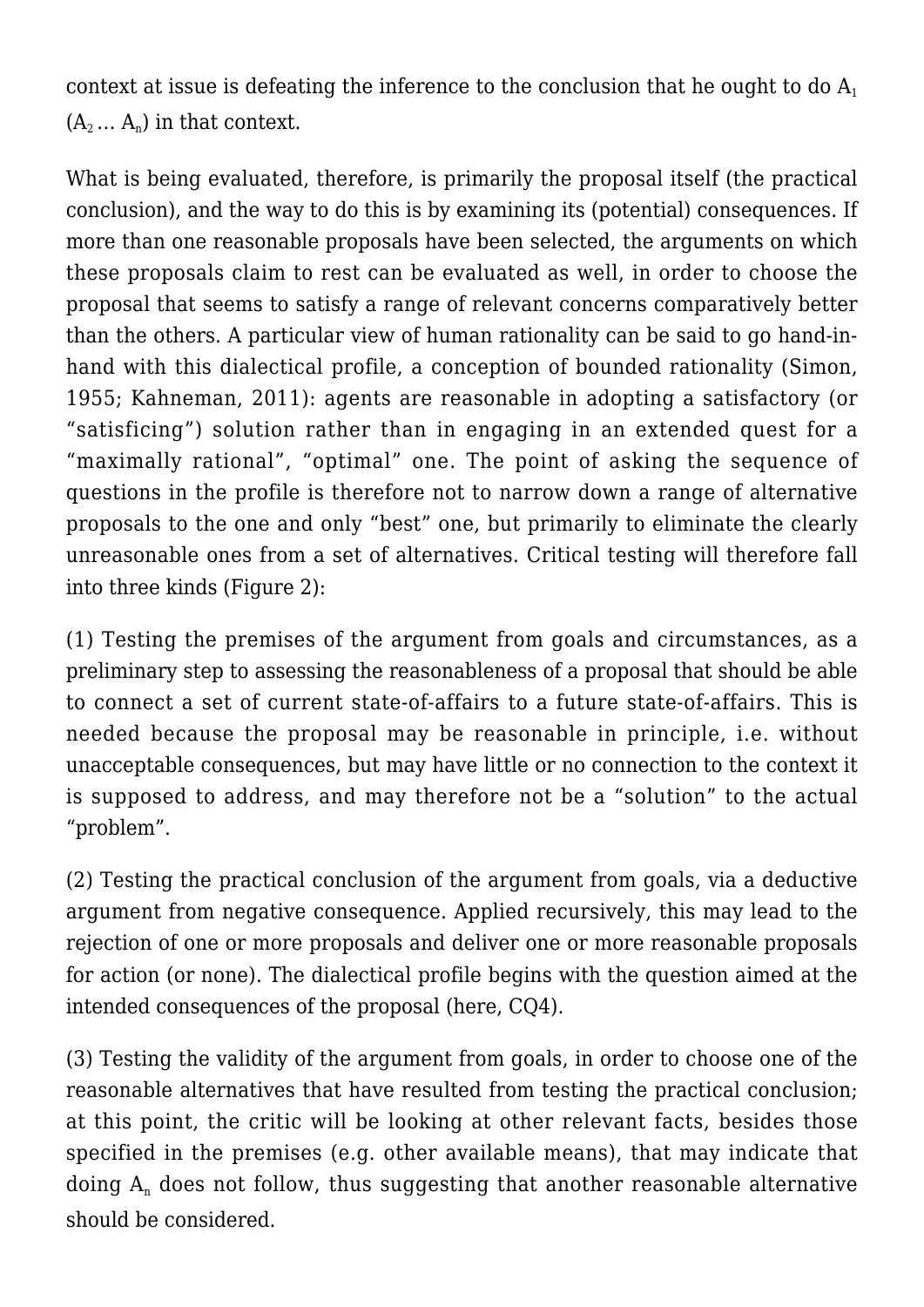## *Challenging the rational acceptability ('truth') of the premises*

(CQ1) Is it true that, in principle, doing  $A_1 \dots A_n$  can lead to G?

(CQ2) Is it true that the Agent is in circumstances C (as stated or presupposed)? (CQ3) Is it true that the Agent actually has the stated/presupposed motives (goals and underlying normative sources)?

### *Challenging the reasonableness of the conclusion*

(CQ4) Are the intended consequences of doing  $A_1 \dots A_n$  acceptable?

(CQ5) Are the foreseeable unintended consequences (i.e. risks) of doing  $A_1 ... A_n$ acceptable? [If not, is there a Plan B, mitigation or insurance strategy in place that can make it reasonable to undertake  $A_1 \ldots A_n$ ?

## *Challenging the inference*

(CQ6) [Among reasonable alternatives,] is  $A<sub>n</sub>$  comparatively better in the context?

## *Figure 2. Critical questions for the evaluation of practical arguments*

The critical questions (CQ) are summed up in Figure 2 and illustrated below: *CQ1 Is it true (rationally acceptable) that, in principle, doing A leads to G?*

"Doing A leads to G" is a soft generalization that can be tested against all the information at the critic's disposal. There can be exceptions to it, which is why, as long as it is acceptable that in principle it is not impossible for the goal to be achieved by doing A, the critic can move on to the next questions. If it is not acceptable that it is in principle possible to achieve G by doing A, then a new conjecture is needed: the agent should go back to the starting point and, in light of his stated goal G, he should figure out another possible means.

One line of attack against austerity policies in the UK has challenged the meansgoal premise. The critics have challenged the government's belief in the possibility of achieving economic recovery by means of austerity. Bringing examples from the Great Depression and from Japan's history of stagnation, they argued that, *in general*, by killing demand, austerity invariably fails to deliver the goals. According to these critics, some other means has to be sought and tested.

*CQ2 Is it true (rationally acceptable) that the Agent is in circumstances C?* This amounts to asking whether the stated (or presupposed) circumstances (including the "problem") are such as they are being represented. If the answer is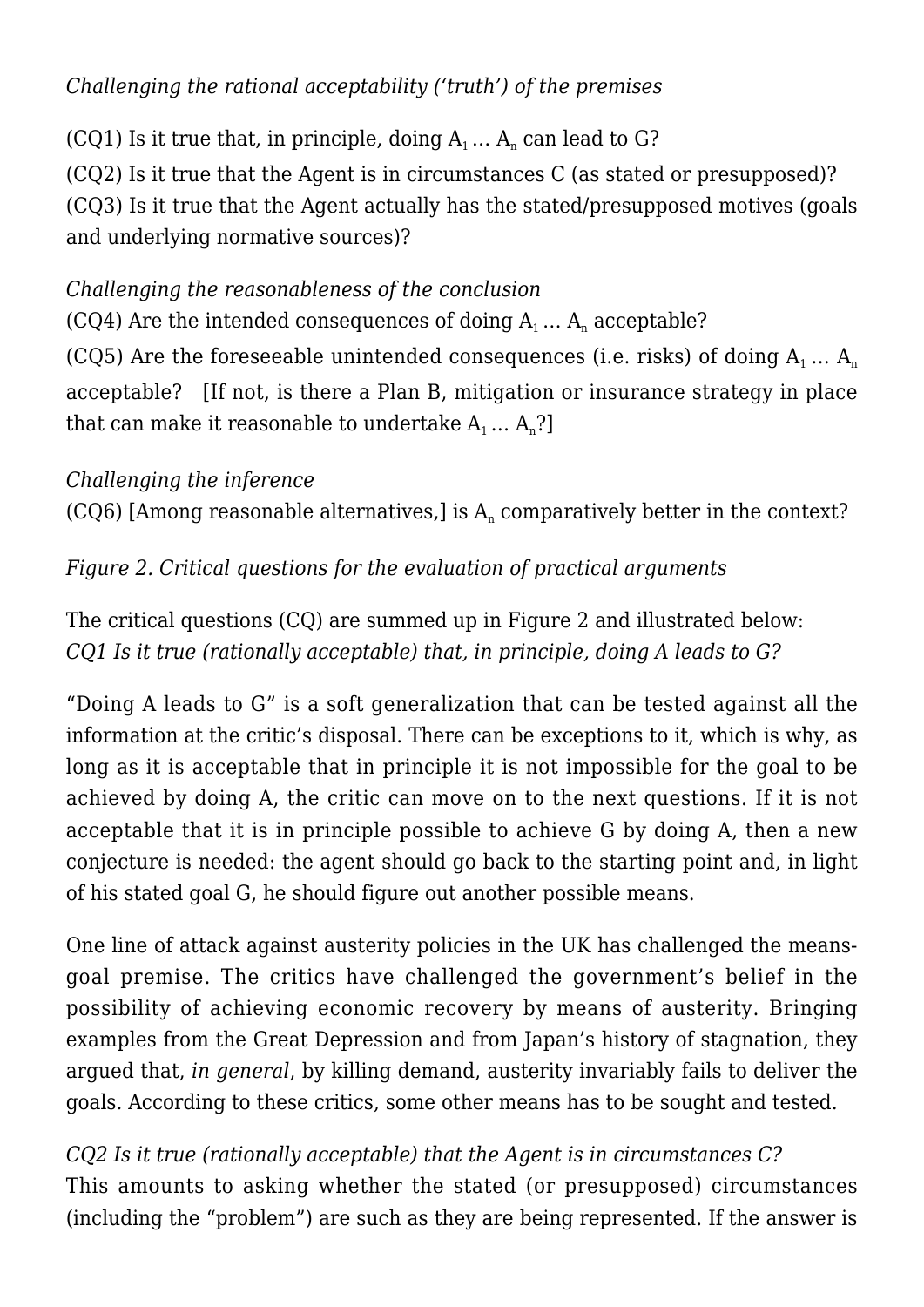negative, then the agent will be redirected to the starting point and will need to revise the description of the circumstances, then make a new conjecture about what action will resolve his problem. Critics of austerity have challenged the government's representation of the current situation in Britain (as an economy "in ruins", in a state of emergency similar to that of Greece) and its associated explanation. For example, they have denied that the crisis is one of excessive spending and the product of the Labour government's profligacy, insisting that it was the banking sector that caused the crisis.

## *CQ3 Is it true (rationally acceptable) that the agent is actually motivated by stated goals/ values/concerns?*

Normally, it is taken for granted that this is the case. But sometimes arguments are *rationalizations*: the stated (overt) reasons are not the real reasons; there are other (covert) reasons driving the proposed action (Audi 2006). For example, critics of the government have challenged the government's alleged concern for "fairness", or have argued that austerity policies are in fact ideology-driven (Krugman 2010), and that the real goal is to "complete the demolition job on welfare states that was started in the 1980s" (Elliott 2010).

If either of these three questions yields negative answers, then the decisionmaking process is redirected to its starting point and will have to start again, with (a) a different means-goal premise; (b) a more accurate representation of what the situation/problem is, or (c) another overt goal or normative concern – one that is not in contradiction with the facts available to the critic. These three possible loops back to the starting point are designed to ensure that, before the proposal itself is actually tested at the next stage, there has been adequate critical scrutiny of a number of assumptions: that the situation *is* as described, the goals and values *are* those that are overtly expressed, and the proposed means *is* at least in principle capable of delivering the goal**.** These first three questions do not yet aim to achieve a narrowing down of potential proposals.They cannot be ordered among themselves and are not part of the dialectical profile. *Assuming there is intersubjective agreement* on an affirmative answer to these three questions, critical testing of the proposal itself begins with CQ4.

The main stage in the critical testing process is the testing of the practical conclusion, i.e. the proposal to do  $\rm A_{1}$  (or  $\rm A_{2}$ ,  $...$   $\rm A_{n}$ ), or the conjecture (hypothesis) that doing  $\rm A_{1}$  (or  $\rm A_{2}$ ,  $...$   $\rm A_{n})$  is the right thing to do. This is done by examining the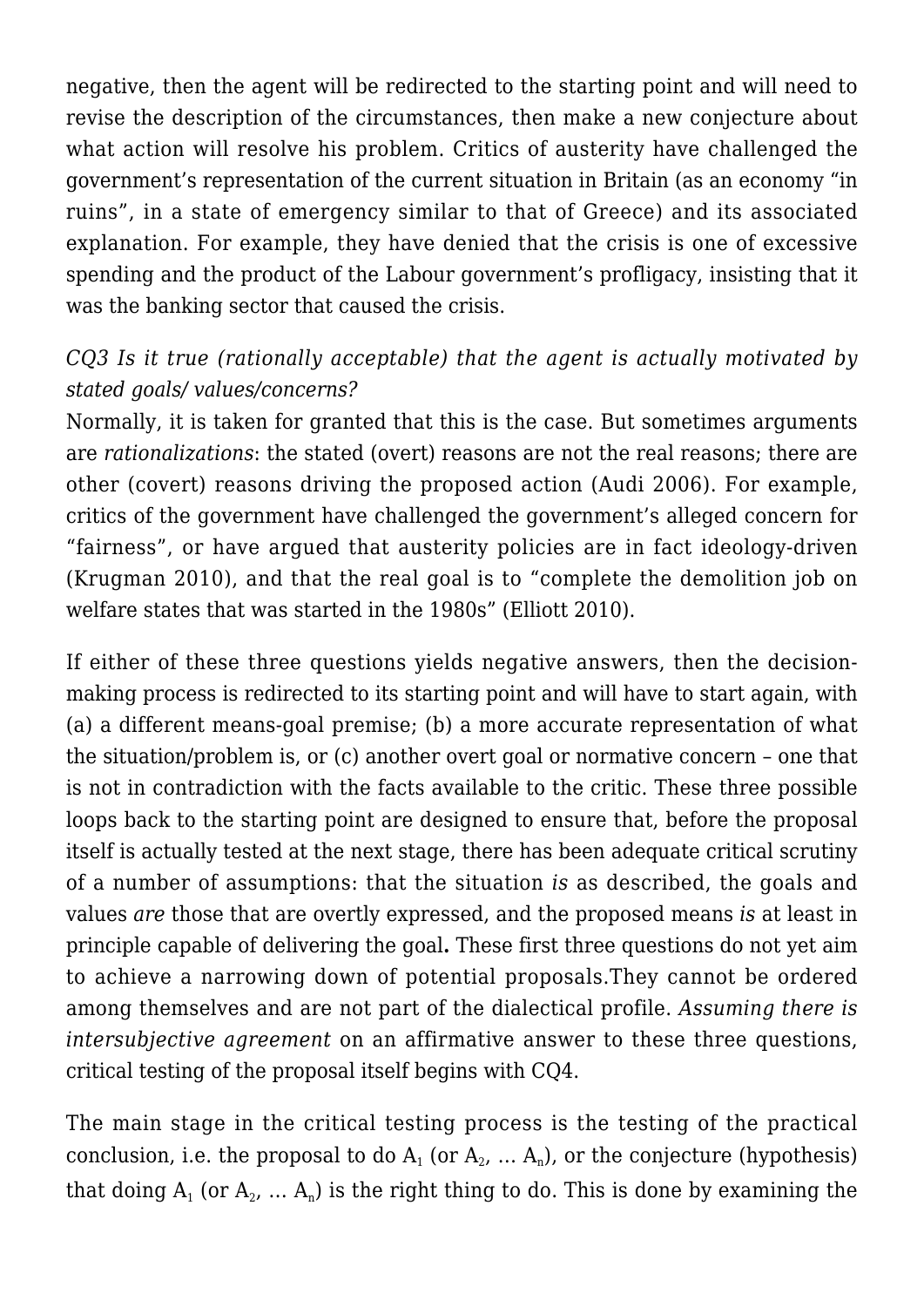consequences of each proposal, based on all the information available. The following two questions, CQ4 and CQ5, should be asked for each conjecture  $\mathsf{A}_1$  ...  ${\rm A}_{\rm n}$ , and failure to answer them satisfactorily may indicate that the proposal ought to be abandoned:

*CQ4 Are the intended consequences of A (i.e. the stated goal) acceptable? CQ5 Are the foreseeable unintended consequences of doing A acceptable?If not, is there an acceptable Plan B, or some other form of redressive action available?*

CQ4 asks whether the stated goal (the intended consequence) is acceptable, and CQ5 asks whether the unintended consequences (should they occur) are acceptable, as far as they can be foreseen, based on all the facts at the critic's disposal. Ideally, "acceptability" is to be tested from all the relevant normative perspectives (e.g. rights, justice, consequences, other relevant concerns) and from the point of view of all the participants concerned. Not all relevant normative perspectives are equally important in each particular case, which is why a notion of ranking, of normative hierarchy is inherently involved at this point and the conclusion is typically arrived at "on balance", after a process of deliberation. The following question-answer possibilities seem to exist: *CQ4 Are the intended consequences of A (i.e. the stated goals) acceptable?*

*No, (based on everything we know) the intended consequences are unacceptable à Abandon A.*

A negative answer means that there are critical objections to A. Abandoning A can mean either doing nothing (refraining from action) or can lead to renewed deliberation about goals, i.e. going back to the starting point, so as to revise the goal and then make a new conjecture about what action will deliver this goal. The intended goal is unacceptable if, for example, it comes into conflict with other goals (of the agent or other relevant participants) or with deontic reasons that have normative priority (e.g. if the agent's goal comes into conflict with someone's else's rights, and the latter emerge as non-overridable from a process of critical discussion).

The answer to CQ4 can also be affirmative:

*Yes, (based on everything we know) the resulting state-of-affairs will be acceptable à accept A provisionally and proceed to CQ5.*

The answer "yes" to this question means that there are no overriding reasons why the goal should not be realized. The proposal can be accepted provisionally and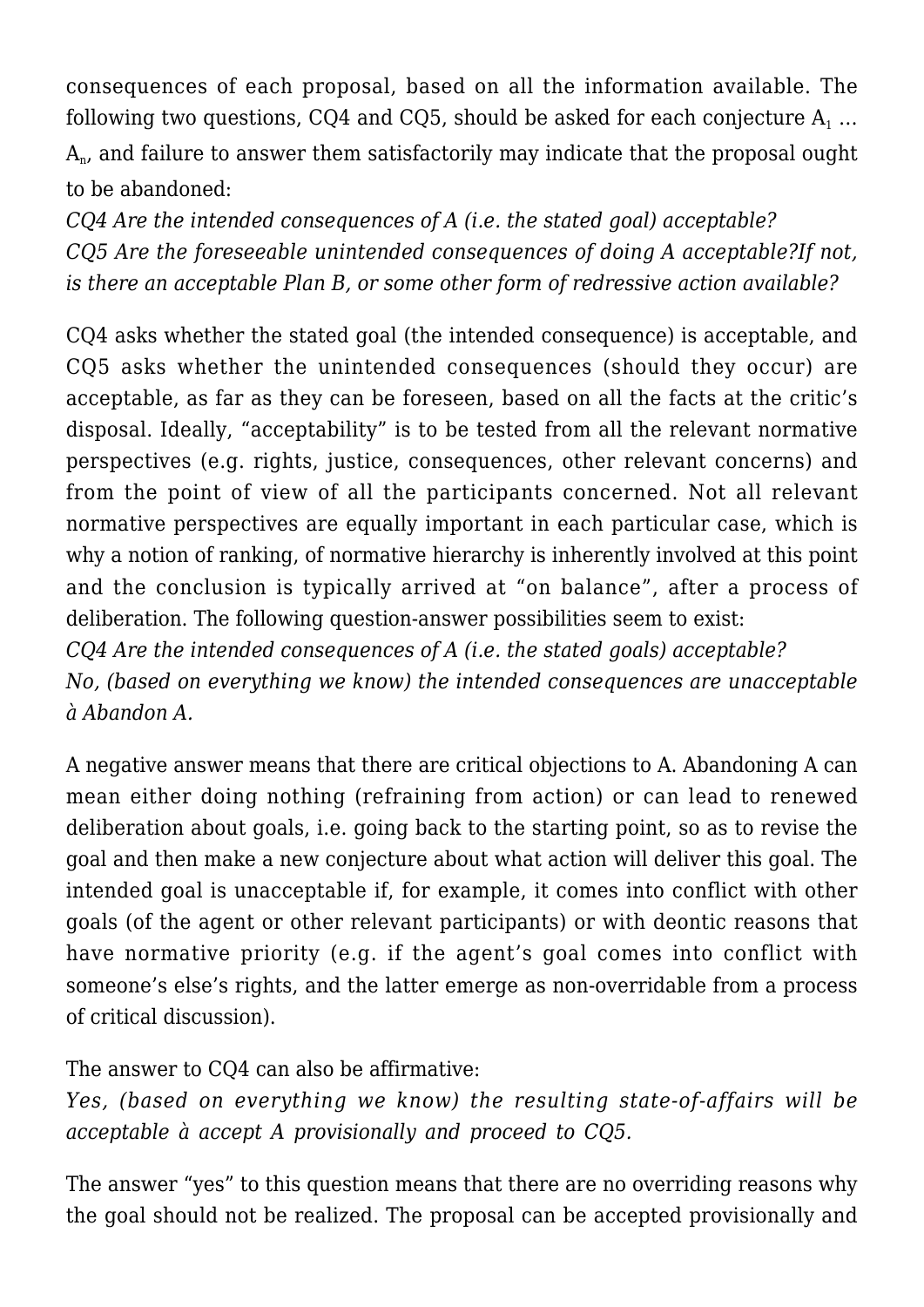questioning can move on.

The next question (CQ5) inquires about the proposal's potential unintended consequences. Proposals can be eliminated on account of unacceptable side effects if, based on all the facts or information available to the deliberating agents, it can be reasonably maintained, after a process of critical examination,

that there is a risk that such-and-such effects may occur and that there is no way of handling that risk (see below) in a way that should enable the agent to proceed with doing A. If, based on all the information available, the answer to CQ5 is negative, then at least two possibilities exist:

*No, based on everything we know, the unintended consequences are not acceptable à (a) abandon A, if unacceptable side effects constitute critical objections to doing A; (b) proceed with A tentatively, if there is a way of dealing with potentially unacceptable consequences, should they materialize.*

Answer (a) means that there are objections against A that cannot be overridden, therefore the agent should abandon A, as it was originally conceived, go back to the starting point, choose a different conjecture and start the testing process all over again. For example, austerity policies have been deemed unacceptable because, even assuming the long-term stated goal to be acceptable, they were said to have unacceptable side effects, e.g. a dramatic reduction in employment possibilities for young people, or the risk of a "lost generation" (Blanchflower 2011).

Answer (b) means that the unintended consequences that might occur are in principle unacceptable but, in the context, they do not constitute critical objections to A. This could be for several reasons, all making implicit or explicit reference to a notion of strategy. For example, it could be that an effective way of dealing with the unintended consequences, should they actually arise, has been identified. There is, for example, a "Plan B" that the agent can switch over to at a later date (should emerging feedback be negative), which is why he can get on with doing A, assuming the negative consequences will not materialize (because, if they do, he will be able to change course). It is also possible that the agent is in some way "insured" against potential loss, so once again he can get on with the action and assume these losses will not happen. The agent can also get on with doing A if he can at the same time engage in a broader strategy of action, involving at least another parallel line of action, whose role is to mitigate the negative effects of doing A: while austerity creates unemployment, the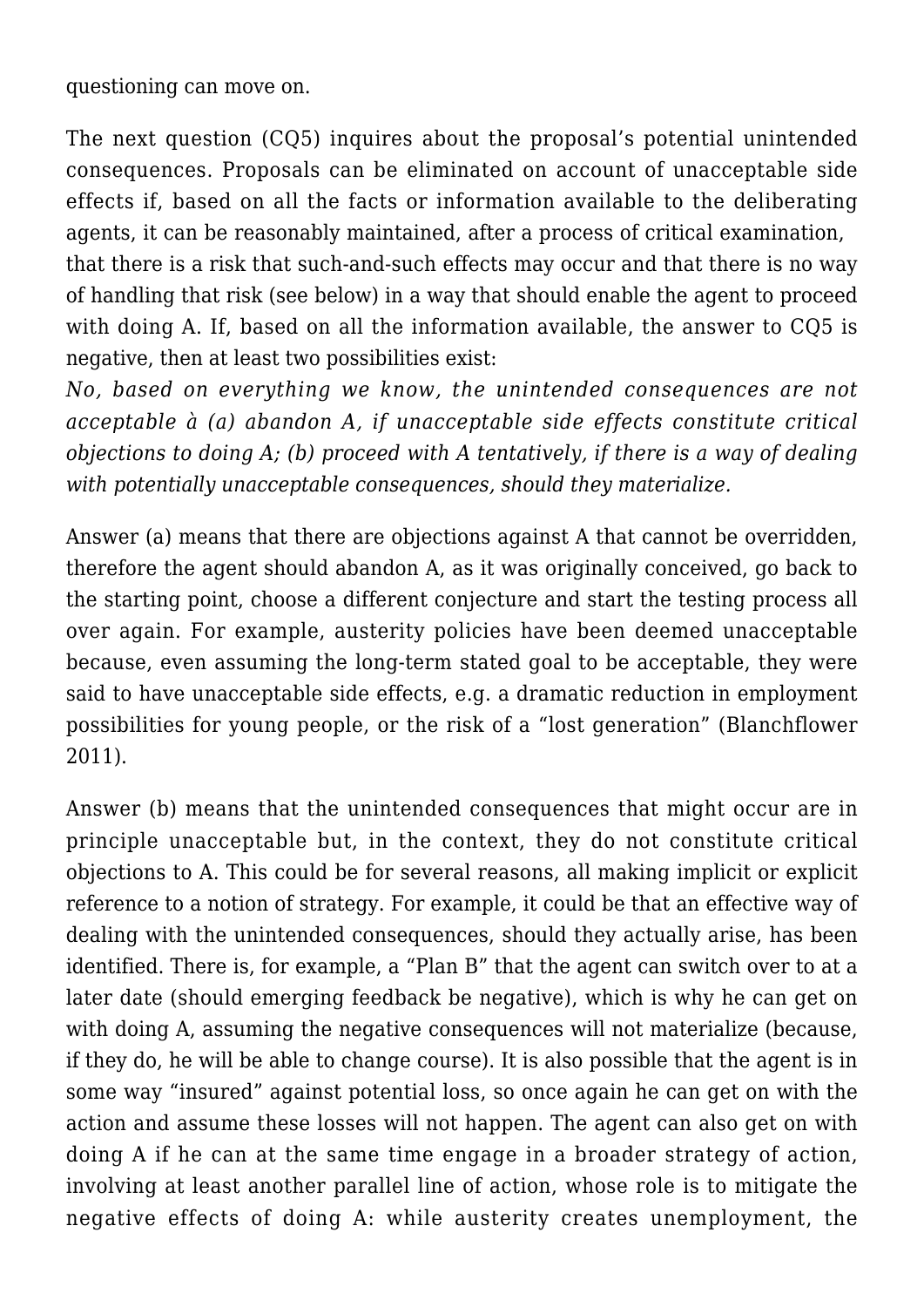government could simultaneously engage in a job-creation strategy for young people. It is also possible to reasonably persist in doing A in the face of emerging negative feedback if it can be reasonably argued that more time is needed before the intended consequences begin to appear (the situation "needs to get worse before getting better"). Finally, it is possible to answer CQ5 in the negative and, although no Plan B or other redressive action may exist, still decide to go ahead with A, thereby taking the risk of an unacceptable outcome. In such cases, although levels of "confidence" in a positive outcome (or in negligible levels of risk) may be high, there is a rationality deficit, and deciding to do A would be similar to a gamble.

The critics and defenders of austerity policies have exploited all these possibilities. Early in 2011, a fall in GDP for two consecutive quarters prompted the government's critics to call explicitly for the adoption of a "Plan B". The fact that the Chancellor was not willing to change course was taken as a failure of rationality, and as allegedly showing how power and vested interests were trumping the force of the better argument. It was also argued that the government's strategy was inadequate in not taking measures to mitigate the impact of austerity by sufficiently stimulating various alternative sectors that could provide employment and growth – green industries, infrastructure projects. In their defence, the government denied that the side effects constituted critical objections, insisted that more time was needed for austerity to bear fruit, pointed to measures put in place to mitigate the impact of austerity on the poor, stressed the imperative of sticking to medium-term goals for the success of the overall strategy, and also claimed that the situation (the Labour "legacy") was more serious than had been anticipated, hence the need for a reinterpretation of what would, on balance, constitute acceptable and unacceptable consequences.

#### The answer to CQ5 can also be affirmative:

*Yes, (based on everything we know) the unintended consequences are acceptable à accept A provisionally and move on to CQ6.*

A positive answer to CQ5 means that critical discussion has not found any critical objections, so A can be accepted provisionally (subject to future rebuttal) and questioning can move on. By contrast, a negative answer will redirect the deliberating agents to an antecedent stage of the testing process: they will either have to make a new proposal or revise the current one so as to avoid the unacceptable consequences, and then test these again, or abandon the proposal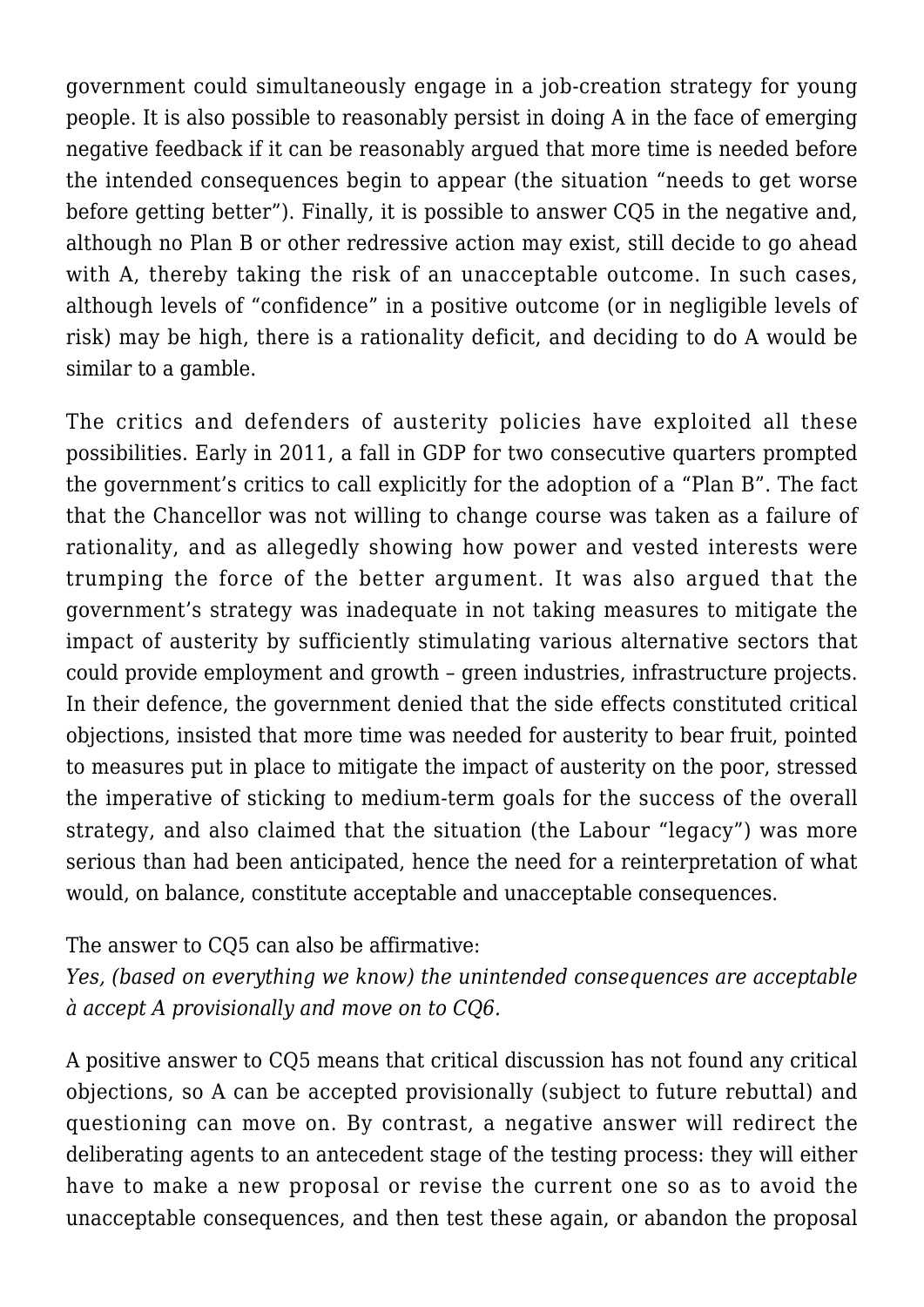completely and refrain from action. They can only reasonably proceed with a proposal that could have unacceptable negative consequences if there is an effective form of redressive action available, some effective insurance or a way of changing course, should the negative consequences actually materialize.

So far, CQ4 and CQ5 have tested the practical conclusion and may have indicated that doing A is unreasonable. It is possible that not only one but several alternative proposals have survived criticism at this stage. Is there a way of choosing among them in a particular situation? This is where looking at the argument itself will be useful. The attempt will be to think of *other* relevant facts in the particular situation at issue, in light of which it may not follow that the agent ought to do A. One fact that can defeat the inference is the existence of other "better" means of achieving the goal (CQ6).

#### *CQ6 Among reasonable alternatives, is A comparatively better in the context?*

This judgment will involve various evaluative perspectives. If, for example, efficiency or cost-benefit analysis are relevant perspectives for an agent, then, if there are more efficient alternatives than A, or if there are alternatives which offer more benefits or fewer costs than A, then it does not follow that the agent ought to do A. But neither does it follow that the agent ought not to do A, unless some critical objection can be uncovered in the form of some unacceptable intended or unintended consequence.

At this stage in the dialectical profile, the question is one of choosing, *among the reasonable alternatives* that have emerged from CQ4 and CQ5, the one course of action that best corresponds to a particular agent's *de facto* overriding concerns (value preferences). In the 2010 Emergency Budget, for example, Chancellor Osborne advocated a particular distribution of the financial consolidation: 80% of the savings were to come from spending cuts, while 20% from tax rises. It can be argued, even by defenders of austerity, that this ratio could have been slightly different, while still being reasonable from the government's point of view. In the context, however, the 80:20 split was justified by a *de facto* concern to increase Britain's attractiveness for business: it was a "better" alternative than other possible splits aimed at achieving the same total amount of savings.

If CQ4 and CQ5 can rebut the practical conclusion, CQ6 can defeat the inference from the premises to the conclusion. While failure to provide a satisfactory answer to CQ4 and CQ5 may indicate that the agent ought not to do A, failure to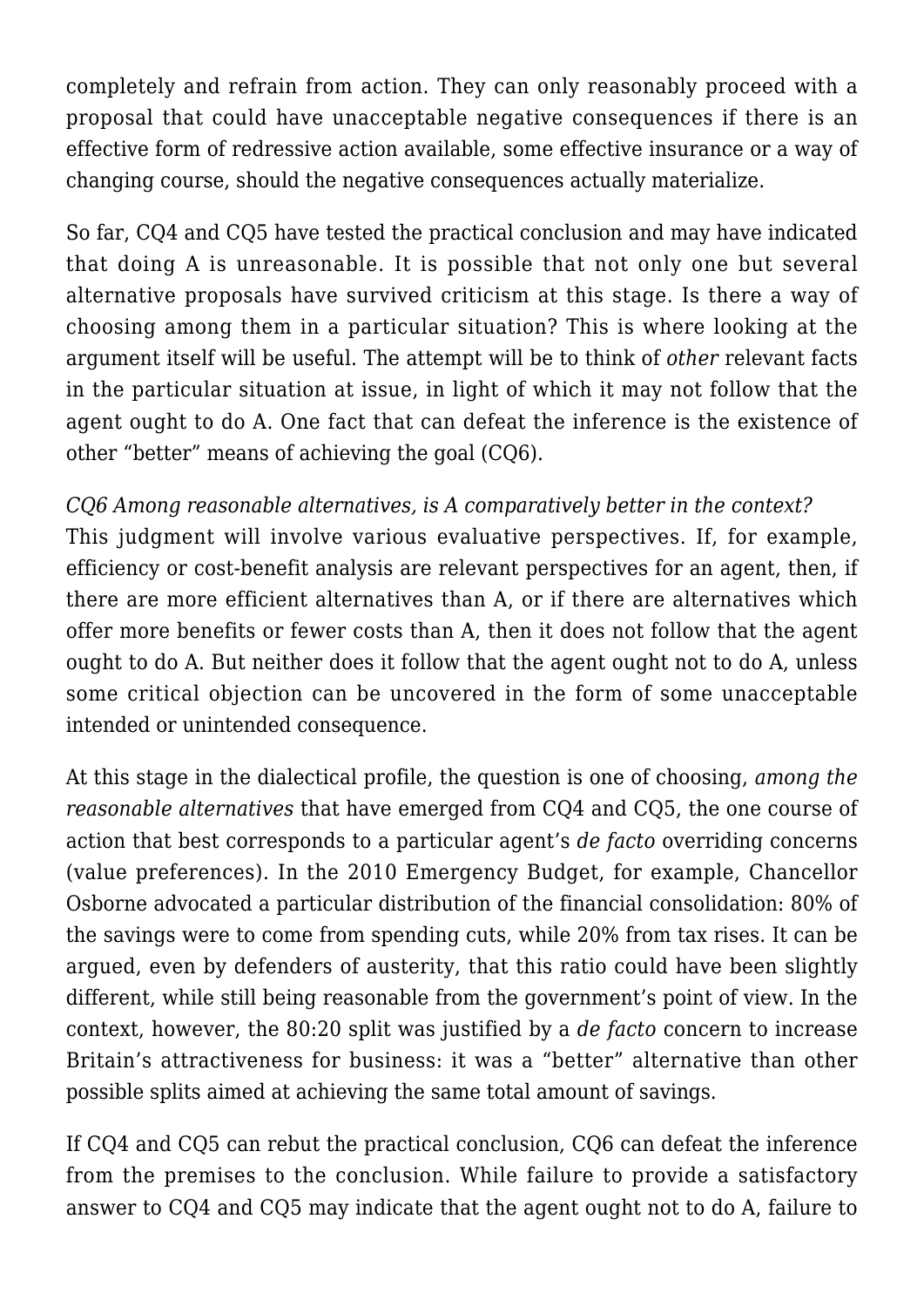do so in the case of CQ6 will not indicate that the agent ought not to do A (i.e. that doing A is unreasonable, seeing as no unacceptable consequences have been revealed by either CQ4 or CQ5), but merely that the argument is defeated in the context, once one or more relevant premises are added to the premise set.

#### *Conclusion*

The most important questions in the set above (CQ4 and CQ6) are aimed at testing the practical conclusion by examining its consequences (thus trying to find critical objections against doing A). A practical argument is not evaluated only in terms of the instrumental adequacy of proposed means to pre-given goals. The goals themselves, as intended consequences of action, should be challenged and, if found unacceptable, the deliberative process should start again, with a new goal. Questions CQ4-CQ6 can achieve a progressive narrowing down of possibilities for action: proposals are tested in light of their consequences and eliminated if these consequences are on balance unacceptable; a principled choice amongs several reasonable proposals is also possible, in light of various contextually-relevant evaluative perspectives. The dialectical profile (CQ4-CQ6) I have suggested – as well as the wider set of questions (CQ1-CQ6) of which it is a part –integrate deliberation about means and deliberation about goals within a recursive procedure, which includes, at every stage, a loop back to the starting point or to some antecedent stage. A notion of *normative priority* enables the elimination of unreasonable alternatives (those that the agent *ought not* to choose, i.e. those whose consequences would be on balance unacceptable), while a notion of *de facto priority* (based on contextual value preferences) can *subsequently* select one better alternative among a set of reasonable alternatives.

The deliberation scheme and its attached set of critical questions connect two argument schemes, showing how an argument from negative consequence is used in deliberative activity types to test the practical conclusion of an argument from goals and circumstances. It thus hopes to reflect more adequately decisionmaking as a process governed by bounded rationality. Critical testing is not, even ideally, aimed at discovering the "best" solution, but at "weeding out" the unreasonable solutions and thus narrowing down a set of options. Having done that, it may move on to identifying a subset of comparatively better solutions amongst those reasonable alternatives.

The profile also integrates considerations of uncertainty and risk. This makes it a more realistic picture of how people act. Agents are almost always willing to allow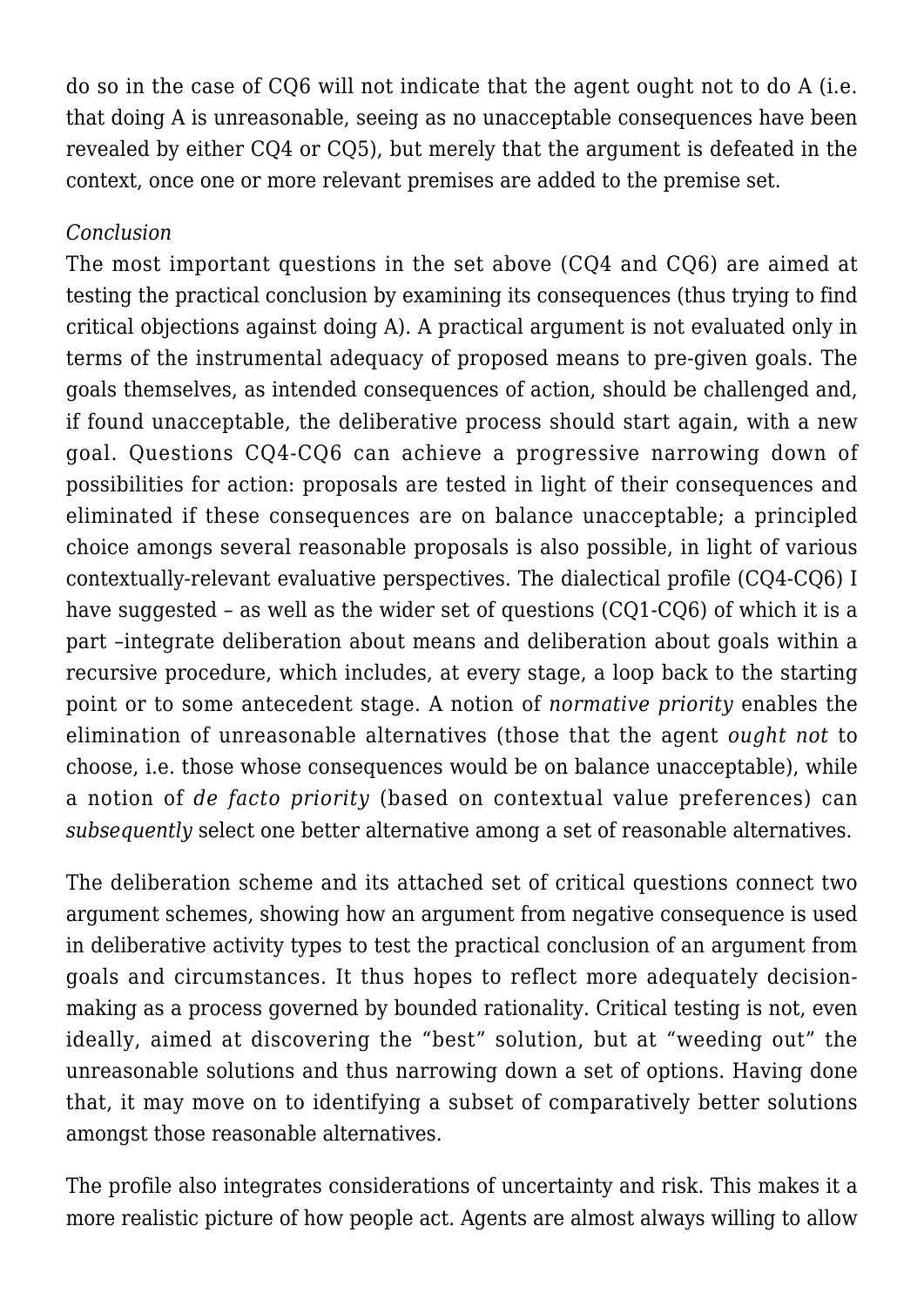action to proceed even in conditions of uncertainty and risk. They will not necessarily discard a proposal that could have serious negative consequences but will try to tailor their action in such a way as to allow them to make piecemeal adjustments and revisions, should those potential unacceptable consequences materialize. Often, however, they will take the risk of acting even when no such possibilities of redressive action exist.

#### REFERENCES

Audi, R. (2006). *Practical Reasoning and Ethical Decision*. London: Routledge.

Blanchflower, D. (2011, February 17). The scars of a jobless generation, *New Statesman*. Retrieved from

http://www.newstatesman.com/economy/2011/02/youth-unemployment-labour. Eemeren, F.H., van & Grootendorst, R. (2004). *A Systematic Theory of*

*Argumentation. The Pragma-Dialectical Approach*. Cambridge: Cambridge University Press.

Eemeren, F.H., van (2010). *Strategic Maneuvering in Argumentative Discourse*, Amsterdam: John Benjamins.

Elliott, L. (2010, June 14). The lunatics are back in charge of the economy and they want cuts, cuts, cuts. *The Guardian.* Retrieved from http://www.guardian.co.uk/business/2010/jun/14/lunatics-economy-cuts-frankin-ro osevelt.

Fairclough, I. & Fairclough, N. (2011). Practical reasoning in political discourse: the UK government's response to the economic crisis in the 2008 Pre-Budget Report. *Discourse & Society*, *22*(3), 243-268.

Fairclough, I. & Fairclough, N. (2012). *Political Discourse Analysis: A Method for Advanced Students*. London: Routledge.

Fairclough, I. & Fairclough, N. (2013). Argument, deliberation, dialectic and the nature of the political: A CDA perspective. *Political Studies Review*, *11*(3), 336-344.

Fairclough, I. (2015). Evaluating policy as argument: the public debate over the first UK austerity budget. *Critical Discourse Studies*, DOI: 10.1080/17405904.2015.1074595.

Garssen, B. (2001) Argument schemes, in F.H. van Eemeren (Ed.), *Crucial Concepts in Argumentation Theory* (pp. 81-100). Amsterdam: Amsterdam University Press.

Garssen, B. (2013). Strategic maneuvering in European parliamentary debate, *Journal of Argumentation in Context, 2*(1), 33-46.